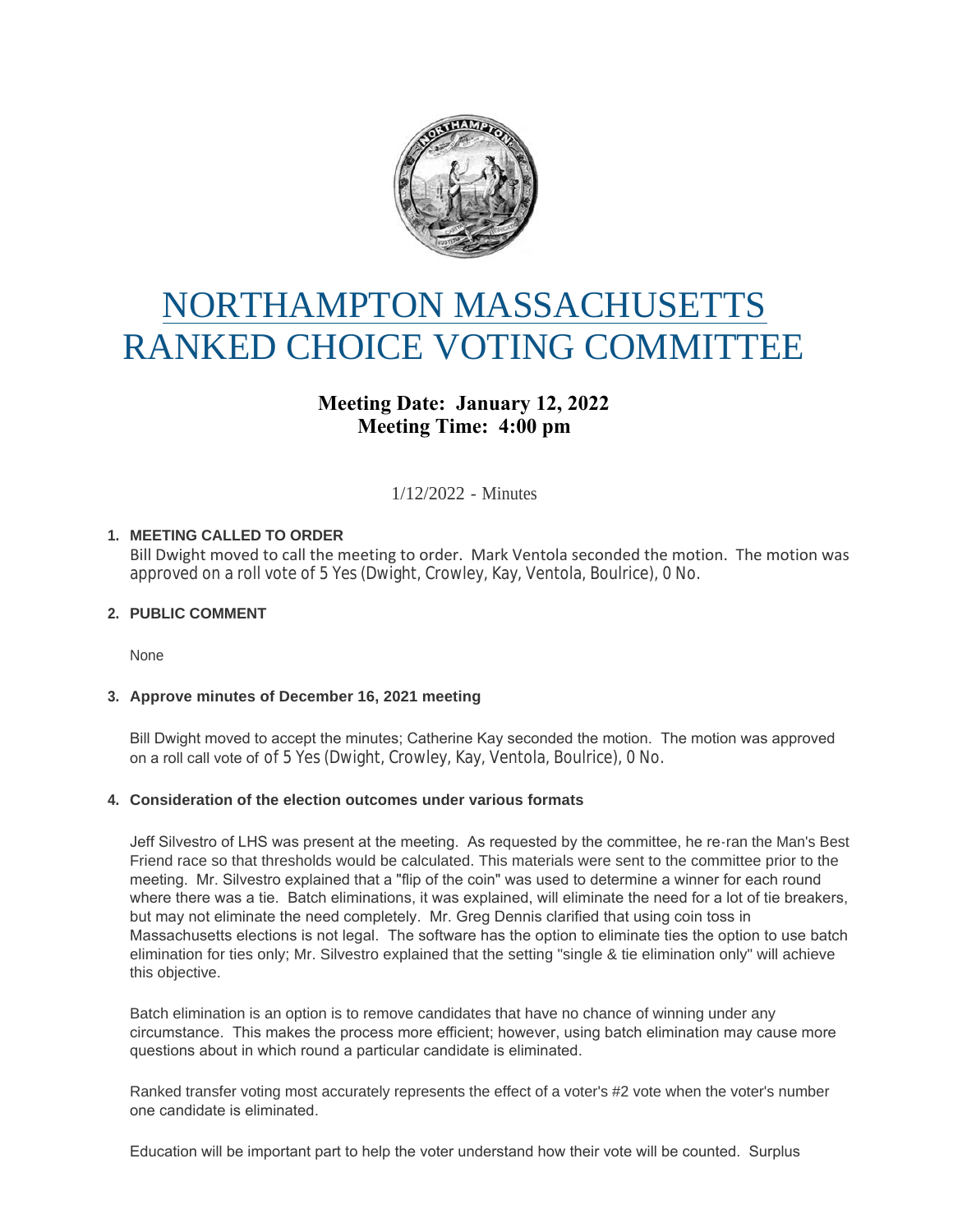transfer math .is most complicated when using for multi-seat elections. It is not as complicated for single winner seats. Majoritarian is easier to explain; however, it is not most representative of the entire voter population regarding a most preferred candidate if a number one candidate is eliminated.

Education is one of four challenges. The other three are: is it legal; does it provide the result that the majority of voters prefer; can the results be explained. The purpose of education is to introduce the system and to explain the benefits of the new system.

Chair Boulrice points out that in our mock election, when evaluating STV model with or without a threshold calculated, and the IRV method without a threshold, the same three candidates won. However, when using the Majoritarian model, there was one of the three winners in the STV/IRV models that did not win. The question is: under which model are we presenting a result that reflects what the voters expressed when they cast their votes?

Mr. Silvestro emphasized that voter education is critical, even beyond explaining how to fill out a RCV ballot. The adjudication process may change the outcome of an election from election night until the results are finalized. Clear communication is necessary to help candidates and voters understand that results will not be instantaneous.

As one way to gain voter trust, Mr. Dennis suggested that the cast vote record be published after an election. This will allow people to calculate the results for themselves. This is something that Cambridge does. Mr. Silvestro explained that what is generated by the software is a raw text file and not physical images of the ballots. Andy Anderson suggested that this is something that may be included in the RCV legislation. Attorney Seewald commented that existing data in our systems must be made available to the public as long as it doesn't violate anyone's privacy.

What will happen after an election? The tabulators at each polling location will report the first round of votes for that single polling location only. For city-wide elections, votes from all of the polling locations would need to be added together at the central tabulation facility (city clerk's office). If a candidate obtained votes above the threshold, they could be declared the winner on election night. More realistically, however, the winner will be determined on a different day once all of the ballots have been processed through the RCV software and problem ballots have been adjudicated. Attorney Seewald suggests that for the areas that can be defined at the local level, the ordinance process be used. This will give the City Council, and perhaps the Mayor, a chance to weigh in on any changes to the allowed variables.

Catherine Kay asked how, when using the Majoritarian method, a person's vote would have more weight vs. STV method. Member Crowley explained that subsequent votes will count as a whole vote, not as a fraction. A person could have their votes counted for every open seat at a full vote value. You run a single seat election tallies until a winner is declared; then you take out the winner and re-run the results until the next winner is declared. This process continues until all seats are filled. Under the STV everyone gets one whole vote. Under the sequential majoritarian way of voting, everyone gets as many votes as there are seats. When this happens, it allows the majority to control and determine the winner of every single seat. This happens today using plurality method, and it is not a feature that is removed by selecting the majoritarian method of voting.

#### **Consideration of various options for multi-seat elections 5.**

The committee reviewed the 5 options for electing multi-seat elections:

- At-Large Plurality (currently in use today)
- Sequential RCV (Majoritarian)
- Bottom-Up RCV (no surplus transfer)
- Proportional RCV (random ballot surplus transfer)
- Proportional RCV (fractional surplus transfer)

Each of the methods were compared based on various criteria: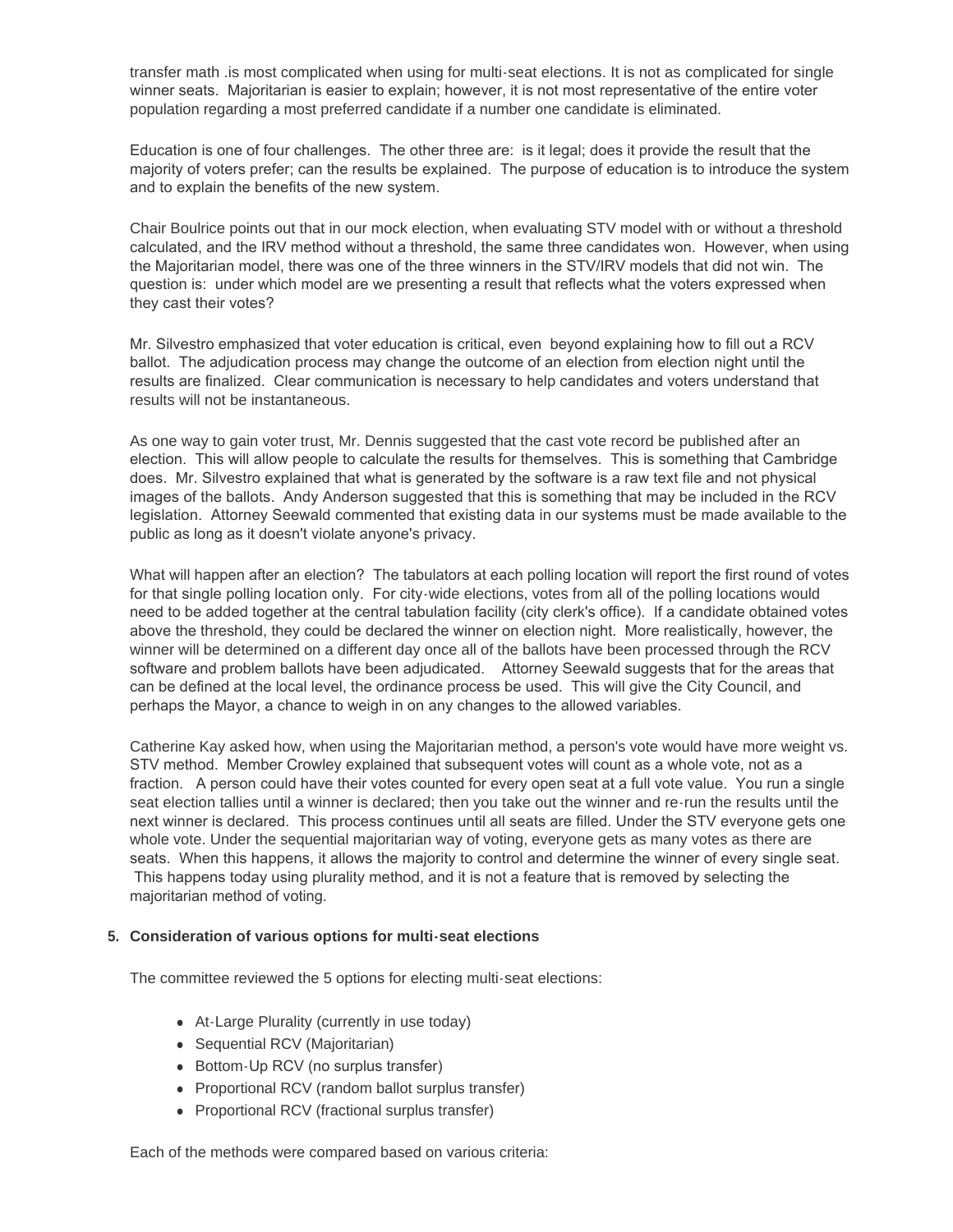- Will the ranked ballot be the same as for single seat elections?
- Is it supported by Dominion software?
- <sup>l</sup> Will the majority always win at least half of the seats so that the board as a whole reflects the will of the majority?
- Does it prevent vote-splitting (two candidates cancelling each other out)?
- Will randomness be eliminated in the outcome?
- Is it a fair representation of voter diversity?
- Does it make preliminary elections unnecessary?
- $\bullet$  Are there only whole numbers in the tally?

Member Crowley believes that community values come first and that proportional RCV method is a better representation of our community values. Member Kay wondered about the idea of designing a voting system based on a value such as we want it to reflect a certain level of diversity, rather than electing the people who get the most votes. She feels that this is a change in our voting system, and she wonders if we want to design a way of counting votes that drives a certain outcome in terms of representation (social engineering)? Is it appropriate for a voting system to be manipulated so that it provides opportunity that wasn't previously existing? Councilor Dwight states that there is the expressed desire to improve opportunities for more diverse representation. Chair Boulrice agrees that this is a desired result of changing the voting method. Member Crowley appreciates the depth of the dialogue by the committee. He feels that through the discussion he has gained a better understanding of the process and gained a better understanding of all voting methods.

Chair Boulrice polled the committee to determine which method each member preferred:

| <b>Boulrice</b> | Proportional |
|-----------------|--------------|
| Crowley         | Proportional |
| Dwight          | Proportional |
| Kay             | Majoritarian |
| Ventola         | Proportional |

#### **NEW BUSINESS 6.**

Chair Boulrice suggested that the committee review the legislation previously proposed, and that the committee evaluate the seven questions previously brought before the committee. Answering those seven questions is the next phase that the committee will be working on.

#### **FUTURE MEETING DATE(S) 7.**

The next meeting date is January 27, 2022 @ 5:00 pm.

#### **ADJOURN 8.**

At 6:10 pm, member Dwight moved to adjourn; member Kay seconded the motion. The motion was approved on a roll call vote of 5 Yes (Dwight, Boulrice, Ventola, Crowley, Kay), 0 No.